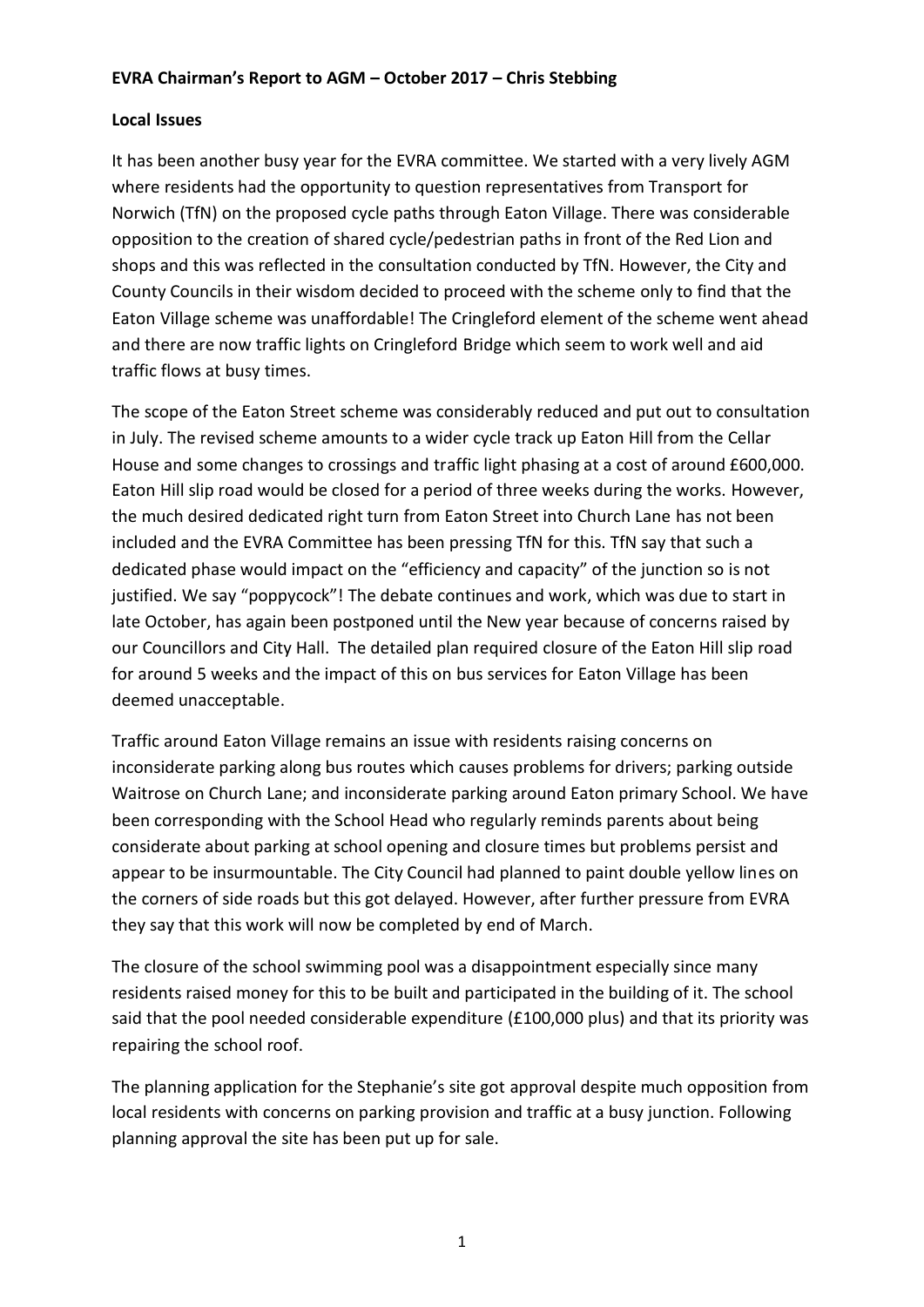### **Events:**

Alongside dealing with the above issues we have continued our programme of events throughout the year:

At the end of October we organised a Pumpkin Trail where children followed a trail around the Village to find hidden pumpkins and collect letters which formed the name of a scary film. We raised a £100 from this event for our Eaton Green Playground Fund. Thank you to Carol Plunkett for devising and organising this. We will run this again this year.

Rosemary Benton has continued organising our Spring and Summer Garden Competitions and we had a good number of entries for both of these. First prize in the Spring Garden Competition was awarded to Carl and Lydia Taylor on Abinger Way and Rachael and Tim Burrows of Marston lane were awarded first prize in the Summer Competition. RJL IFA Ltd generously sponsored the prizes for both competitions and the Cellar House hosted the presentations – we are grateful for their support. A big thank you to Rosemary for organising the garden competitions and also to the judges for their time and expertise.

Rosemary also continues to organise our work to manage and keep tidy the verges along Donkey Lane. Without the work of Rosemary and her team the lane would be overgrown with bramble and nettles and look very untidy. The trees planted a few years back are doing well and will eventually shield the metal fence. There have been issues with both Council and privately owned overhanging trees and fallen branches along the lane and the City Council tree officer has been contacted to deal with these.

In April an Easter Egg Hunt at Eaton Green Playground was well supported and added to the Playground Fund. Thank you to Carol for organising this.

During May half-term we ran a series of dyke dipping sessions on Marston Marsh with the support of the Norwich Fringe Project. This is a popular event and raised £58 in donations for the Eaton Green Playground Fund.

Our main event of the year is the Scarecrow Festival and competition which was again a great success with 31 wonderful scarecrows displayed around the Village. Many residents and visitors toured the scarecrows during the weekend giving a real community feel to the Village. Notcutts sponsored the Judges prizes for 2017 and the Gorringe Family of Rosslare won First prize. RJL IFA Ltd sponsored the prizes for each of the winners of the four categories from the residents vote. We had 13 garage sales during the weekend and cake sales on both days which together raised £180 for the Playground Fund. A Fun Day at the Cellar House on the Sunday added to the atmosphere and Vic Flute will tell you more about that. Overall we raised £485 towards the Playground Fund during the weekend. Our grateful thanks go to Notcutts, RJL IFA, Cellar House and all participants who helped to make the weekend a great success.

# **Projects:**

Our main project continues to be the upgrade of Eaton Green Playground to add more play equipment and make this a better play area for the community. Sharon Atkinson leads our

2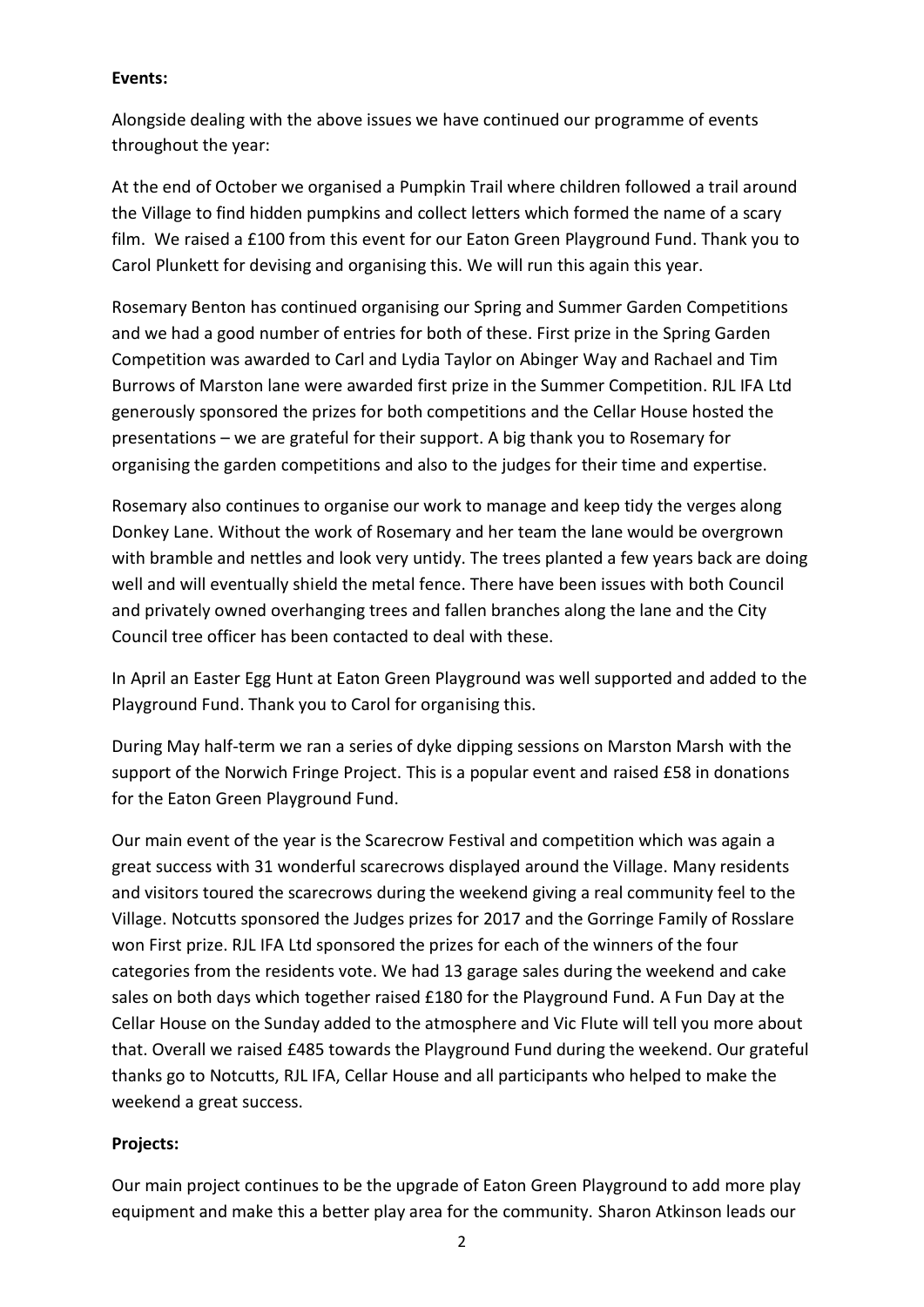sub-committee for this project and in July a new climbing tower and double toddler swing was installed just in time for the summer holidays. We are working with the City Council who has recently replaced the perimeter fencing. Fundraising continues and we are on our way towards the purchase of another piece of equipment. We have submitted several applications for funds but this being a Council owned site does affect our eligibility for many of these. However, we persist and will add new equipment as funds allow. We think a further £20,000 will achieve a nicely populated playground - but more would be better! We thank all our sponsors and donators for helping us achieve a refurbished playground and thank Sharon, Vic and Carol for all their hard work to deliver the project.

Our Website and Facebook pages are well read and serve to get information to residents as speedily as possible and support our bi-annual Newsletters. We thank our network of Newsletter distributors for their continued support.

Lastly I would like to thank the Committee for all their support and hard work during the past year. Vic Flute as Vice-chairman has taken the lead on many activities, which has helped enormously, as well as ensuring that I don't forget the many things I say I will do! The Committee members have all fully supported our events and projects turning out to run stalls at the Fun Day as well as being active participants in the establishment of Eaton as a Dementia Friendly Village. Thank you also to our City Councillors: Caroline Ackroyd, Judith Lubbock, James Wright and County Councillor Brian Watkins for their great support and advice. And finally a great big thank you to you, the residents and businesses of Eaton Village, for all your support for our activities and events during the past year.

#### **Vice Chairman's Report to EVRA AGM – October 2017 – Vic Flute**

The first decision we made after last year's AGM was to continue to have just two newsletters annually. We are very grateful to those residents who deliver the newsletter, or are on the reserves list - anyone who would also like to help please see Helen during the break. We also decided that we could use "Just Eaton and Cringleford" as a means of updating residents on a monthly basis.

I said I would take over liaison with the police but after the first meeting I attended, a new system was started and PC Adam Binns (our community police officer) will explain how this works after the break.

A number of people have told us about several traffic issues that concern them and as a result I am coordinating a village speed watch. We currently have the minimum number of volunteers and are waiting for a training date. The more volunteers we have the less we each have to do so if anyone else would like to join us, please see me during the break.

We are issued with a speed radar gun, two Community Speed Watch signs and reflective jackets. Volunteers then carry out speed checks working to Norfolk Constabulary's Community Speed Watch guidelines.

Returns are completed logging various details such as vehicle registration mark, make, model or colour. These are then sent into the Safety Camera Partnership team within forty